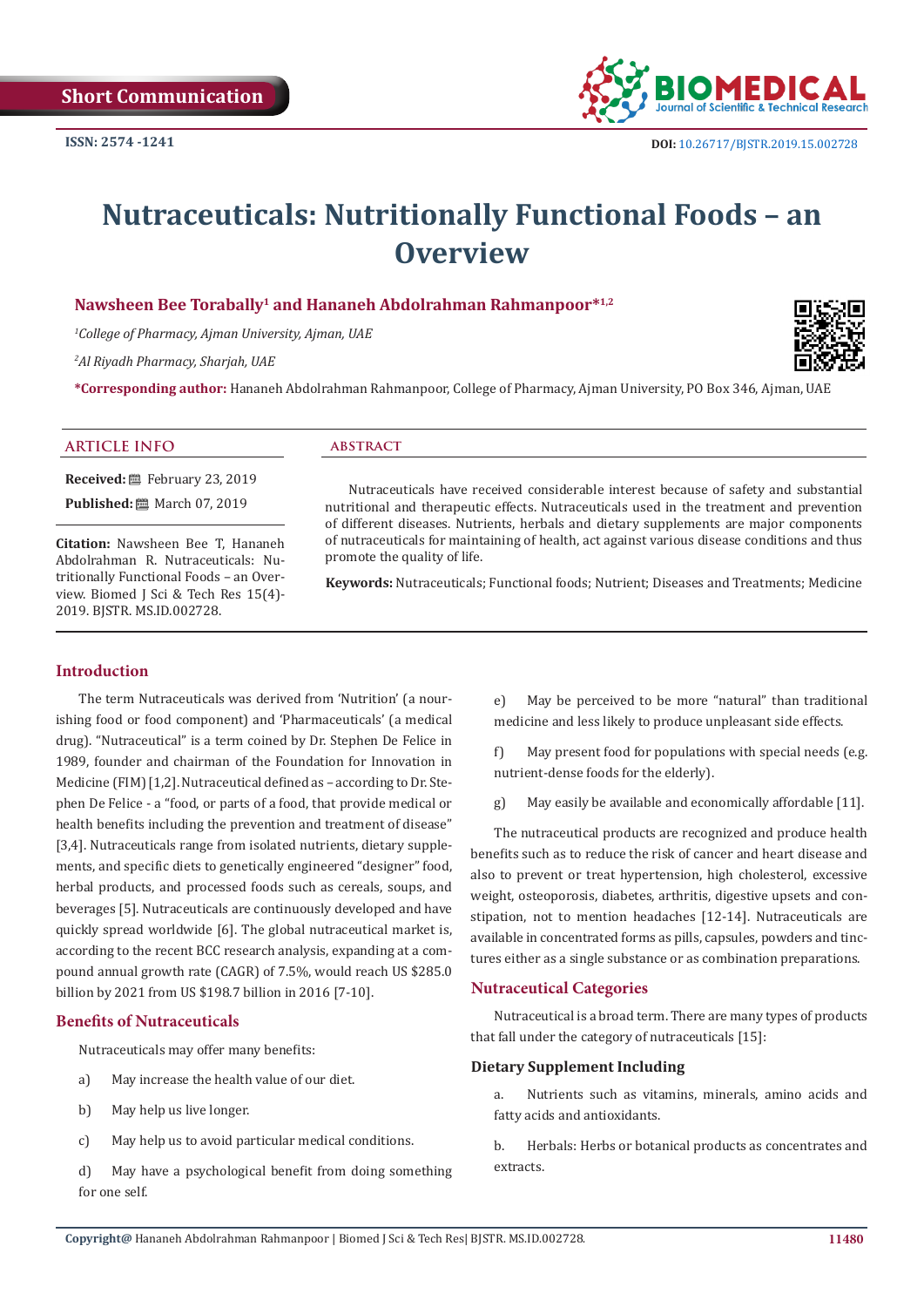c. Phytochemicals are polyphenols, isoflavonoids, anthocyanidins, phytoestrogens, terpenoids, carotenoids, limonoids, phytosterols, glucosinolates, and polysaccharides.

d. Probiotics are live microbial feed supplement for improving its intestinal microbial balance. Lactobacillus bacteria and bifidobacteria are most important and probiotics.

e. Prebiotics: A fermented dietary ingredient that allows specific changes both in the composition and/or the activity of the gastrointestinal microbiota that exchange benefits upon the host wellbeing and health.

f. Nutraceutical Enzymes.

g. Dietary Fibers includes non-starchy polysaccharides such as cellulose, hemicelluloses, gum and pectin, lignin and resistant dextrins.

#### **Functional Food/ Fortified Nutraceutical**

It constitutes fortified food from added nutrients or ingredients. For examples- Milk enriched with Vit. D, Orange juice fortified with calcium, Cereals flour added with fiber and folic acid.

#### **Farmaceuticals/ Recombinant Nutraceuticals**

Farmaceuticals is made of two words Farm and Pharmaceuticals. Medically valuable compounds from modified agricultural crops. Uses biotechnological methods usually.

#### **Medicinal Food**

The medicinal foods are formulated to be consumed under the supervision of a physician, and which are designed for the specific dietary management of a specific disease or conditions for distinctive nutritional requirements, and are established by the medical evaluation.

#### **Negative Sides of Nutraceuticals**

Nutraceuticals are used to accomplish desirable therapeutic outcomes with reduced side effects, has met with great monetary success. Health claims on nutraceuticals will alert the consumers as a part of an overall healthy diet and reduce the risk of certain diseases. Academic, scientific and regulatory organizations will consider ways to establish the scientific basis to support claims for the functional components of nutraceuticals. For nutraceutical industries, two challenges are faced; regulatory credibility and uncertain claims in labelling. The lack of quality control is an area of concern for nutraceuticals. Absence of quality control will increase the risk to the consumer and also results in a total lack of driving force to conduct an adequate research that shows the potential benefits of nutraceuticals or ensures their safety. The safety of nutraceuticals must be assured, and all the claims must be substantiated, truthful and non-misleading. Clinical research on specific nutraceutical products would help substantiate the potential medical or health values of these products. As a result, patients and health care professionals would know the facts about the benefit and the safety of the products being taken [16-18].

# **Conclusion**

Nutraceuticals has shown their health benefits and disease prevention capability, which should be taken according to their acceptable recommended intake. Nutraceuticals can provide substantial health benefits especially in the prevention and/or treatment of acute and chronic human diseases, thereby promoting optimal health, longevity and quality of life. But its development depends on its quality, safety, long-term adverse effects, and toxicity as well as supplementation studies and clinical trials in humans. Development of better characterized and research proven products will help enhance consumer confidence in nutraceutical products in the world.

### **References**

- 1. [De Felice SL \(1995\) The nutraceutical revolution, its impact on food](https://www.sciencedirect.com/science/article/abs/pii/S092422440088944X)  [industry. Trends in Food Sci and Tech 6\(2\): 59-61.](https://www.sciencedirect.com/science/article/abs/pii/S092422440088944X)
- 2. Mannion M (1998) Nutraceutical revolution continues at Foundation for Innovation in Medicine Conference. Am J Nat Med 5: 30-33.
- 3. Sarin R (2012) Nutraceuticals: A review. International research Journal of pharmacy 3(4): 95-99.
- 4. [Kalra EK \(2003\) Nutraceutical-Definition and Introduction. AAPS Pharm](https://www.ncbi.nlm.nih.gov/pubmed/14621960)  [Sci 5\(3\): 25.](https://www.ncbi.nlm.nih.gov/pubmed/14621960)
- 5. Biesalski HK (2007) Nutraceuticals: the link between nutrition and medicine. In: Kramer K, Hoppe PP, Wildman REC. Nutraceuticals and Functional Foods. In: Wildman Handbook of Nutraceuticals and Functional Foods (1st edn). CRC Press, Newyork, USA, p. 1-9.
- 6. [Childs NM \(1999\) Nutraceutical industry trends. J Nut Fun Med Foods](https://www.researchgate.net/publication/244923924_Nutraceutical_Industry_Trends)  [2\(1\): 73-85.](https://www.researchgate.net/publication/244923924_Nutraceutical_Industry_Trends)
- 7. [Golla U \(2018\) Emergence of nutraceuticals as the alternative](https://pdfs.semanticscholar.org/b928/1e041cc272c9754909738d96dd3d7b990b05.pdf)  [medications for pharmaceuticals. Int J Complement Alt Med 11\(3\): 155-](https://pdfs.semanticscholar.org/b928/1e041cc272c9754909738d96dd3d7b990b05.pdf) [158.](https://pdfs.semanticscholar.org/b928/1e041cc272c9754909738d96dd3d7b990b05.pdf)
- 8. [Brower B \(1998\) Nutraceuticals: Poised for a healthy slice of the market.](https://www.ncbi.nlm.nih.gov/pubmed/9702769)  [Nat Biotechnol 16\(8\): 728-731.](https://www.ncbi.nlm.nih.gov/pubmed/9702769)
- 9. https://www.bccresearch.com/market–research/food–and–beverage/ nutraceuticals–markets–report–fod013f.html
- 10. [De Felice SL \(1992\) Nutraceuticals: Opportunities in an Emerging](http://www.fimdefelice.org/p2463.html)  [Market. Scrip Mag.](http://www.fimdefelice.org/p2463.html)
- 11. [Pandey M, Verma RK, Shubhini A Saraf \(2010\) Nutraceuticals: New era](https://innovareacademics.in/journal/ajpcr/Vol3Issue1/265.pdf)  [of medicine and health. Asian Journal of Pharmaceutical and Clinical](https://innovareacademics.in/journal/ajpcr/Vol3Issue1/265.pdf)  [Research 3\(1\): 11-15.](https://innovareacademics.in/journal/ajpcr/Vol3Issue1/265.pdf)
- 12. [Rajasekaran, G Sivagnanam, Rathinam Xavier \(2008\) Nutraceuticals as](https://www.researchgate.net/publication/268427982_Nutraceuticals_as_therapeutic_agents_A_Review)  [Therapeutic Agents-Review. Research J Pharm and Tech 1\(4\).](https://www.researchgate.net/publication/268427982_Nutraceuticals_as_therapeutic_agents_A_Review)
- 13. Packer L (2001) Nutraceuticals in health and disease prevention. Marcel Dekker Inc, New York, USA, p. 1-26.
- 14. [Maddi VS, Aragade PD, Digge VG, Nitaliker MN \(2007\) Importance of](https://www.researchgate.net/publication/308019158_Importance_of_nutraceuticals_in_health_management/)  [nutraceuticals in health management. Pharmacognosy Rev 1: 377-379.](https://www.researchgate.net/publication/308019158_Importance_of_nutraceuticals_in_health_management/)
- 15. [Dureja H, Kaushik D, Kumar V \(2003\) Developments in nutraceuticals.](http://medind.nic.in/ibi/t03/i6/ibit03i6p363.pdf)  [Ind J Pharmacol 35: 363-372.](http://medind.nic.in/ibi/t03/i6/ibit03i6p363.pdf)
- 16. [Bagchi D, Preuss HG, Kehrer JP \(2014\) Nutraceutical and functional](https://dspace2.creighton.edu/xmlui/handle/10504/72396)  [food industries: aspects on safety and regulatory requirements. Toxicol](https://dspace2.creighton.edu/xmlui/handle/10504/72396)  [Letters 150: 1-2.](https://dspace2.creighton.edu/xmlui/handle/10504/72396)
- 17. [Zeisel SH \(1999\) Regulation of "Nutraceuticals". Science 285\(5435\):](https://www.ncbi.nlm.nih.gov/pubmed/10515789)  [1853-1855.](https://www.ncbi.nlm.nih.gov/pubmed/10515789)
- 18. [Gupta RC \(2016\) Nutraceuticals: Efficacy, Safety and Toxicity. Academic](https://www.researchgate.net/profile/Arturo_Anadon/publication/295503583_Evaluation_and_Regulation_of_Food_Supplements_European_Perspective/links/57114a4708aeff315b9f77e9/Evaluation-and-Regulation-of-Food-Supplements-European-Perspective.pdf)  [Press, Boston, MA, USA.](https://www.researchgate.net/profile/Arturo_Anadon/publication/295503583_Evaluation_and_Regulation_of_Food_Supplements_European_Perspective/links/57114a4708aeff315b9f77e9/Evaluation-and-Regulation-of-Food-Supplements-European-Perspective.pdf)